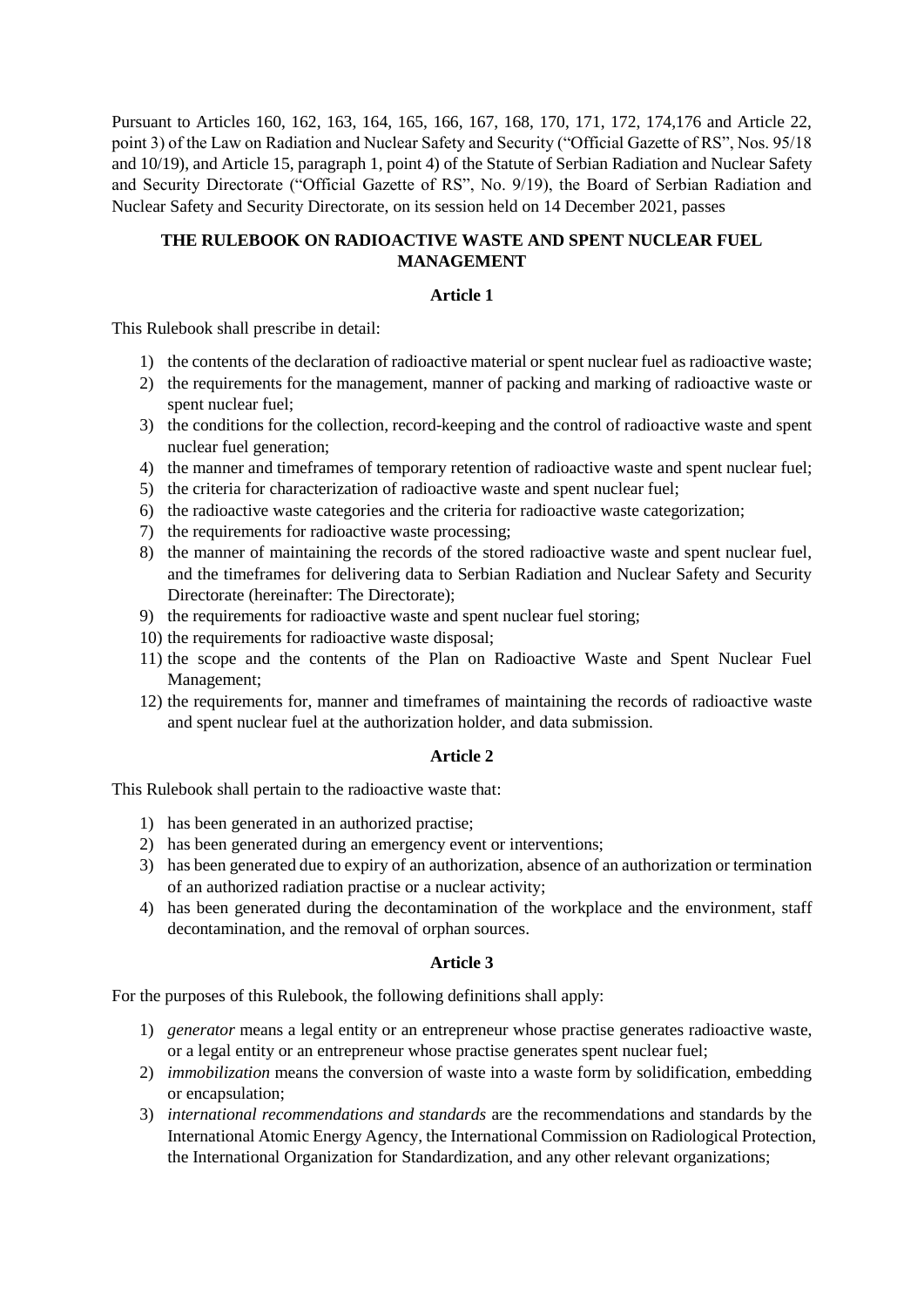- 4) *operator* means the licensee responsible for the operations of the radioactive waste and spent nuclear fuel management facility;
- 5) *package* means radioactive waste in a suitable container;
- 6) *handling* means any action or procedure that implies the movement and placement of radioactive waste or a radioactive waste package, or its introduction into the process of radioactive waste management;
- 7) *secondary radioactive waste* means radioactive waste that has been generated as by-product during processing, storing or disposal of radioactive waste.

The remaining definitions in this Rulebook have the meaning defined in the Law on Radiation and Nuclear Safety and Security.

### **Article 4**

Radioactive waste and spent nuclear fuel management shall be conducted with due care of the following mandatory measures:

- 1) avoidance of radioactive waste generation, *i.e.* keeping the generated radioactive waste as low as reasonably achievable;
- 2) prevention of criticality;
- 3) prevention of unauthorized access and handling;
- 4) controlled storage and disposal;
- 5) keeping logs and records;
- 6) provision of the Response Plan in case of Emergency Event.

All procedures of the radioactive waste and spent nuclear fuel management shall be conducted in such a manner that they ensure the prevention of:

- 1) the contamination of the environment;
- 2) the harmful effect on the wildlife;
- 3) the uncontrolled disposal and handling of radioactive waste and spent nuclear fuel;
- 4) the harmful effect of the ionizing radiation on the exposed workers and the public.

Where radioactive waste has the properties of another hazardous substance which may harm the lives and the health of people, wildlife or the environment, the generator and the operator, when dealing with such radioactive waste, shall implement the measures in accordance with the regulations governing the conduct with hazardous waste.

The radioactive waste management shall be conducted commensurate with the category and the type of radioactive waste.

### **Article 5**

The generator or the operator shall determine the type and the category of radioactive waste according to the physical, chemical and biological characteristics of the material determined during characterization.

The radioactive waste characterization serves to determine:

- 1) the origin of the waste;
- 2) the risk from reaching criticality;
- 3) the radiological characteristics:
	- (1) radionuclide content;
	- (2) radionuclide half-life;
	- (3) radionuclide activity;
	- (4) heat generation;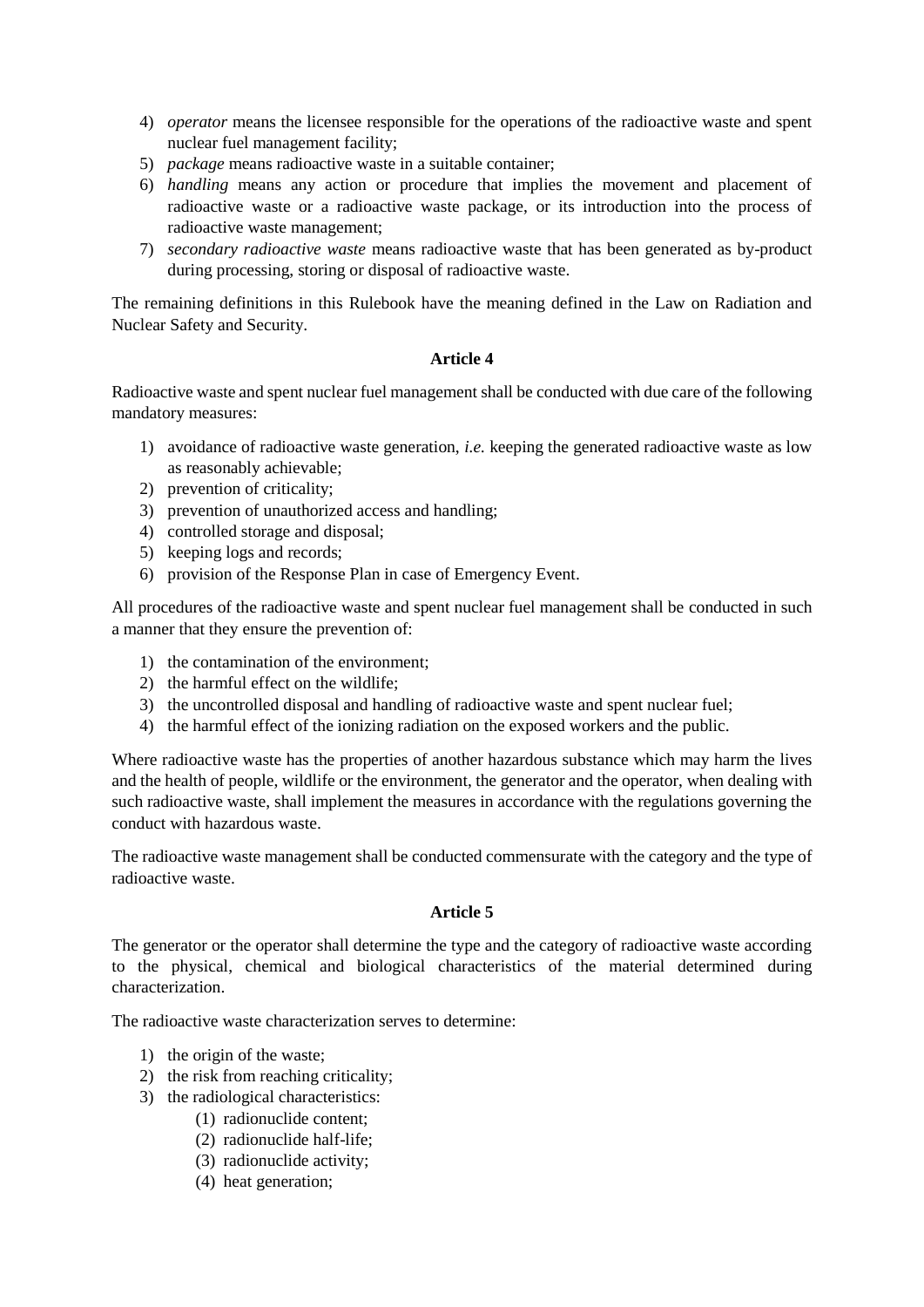- (5) type of radiation;
- (6) surface contamination;
- (7) ambient dose equivalent rate;
- (8) decay products;
- 4) the physical characteristics:
	- (1) physical state (liquid, solid or gaseous);
	- (2) size and mass;
	- (3) compressibility;
	- (4) dispersibility;
	- (5) solubility;
	- (6) miscibility;
	- (7) free liquids content;
- 5) the chemical characteristics:
	- (1) chemical composition;
	- (2) solubility and chelating agents;
	- (3) potential chemical harm;
	- (4) corrosion resistance;
	- (5) corrosiveness;
	- (6) organic content;
	- (7) combustibility and flammability;
	- (8) chemical reactivity and swelling potential;
	- (9) gas generation;
	- (10) sorption of radionuclides;
- 6) the biological characteristics:
	- (1) potential biological hazards;
	- (2) bio-accumulation.

### **Article 6**

The type of radioactive waste is determined based on:

- 1) physical state: solid, liquid or gaseous;
- 2) compressibility: compressible or incompressible;
- 3) volatility: volatile or non-volatile;
- 4) solubility: soluble or insoluble;
- 5) combustibility: combustible or incombustible;
- 6) corrosiveness: corrosive or non-corrosive;
- 7) other physical, chemical and biological properties relevant for radioactive waste management.

### **Article 7**

Based on the quantity and the characteristics of the radioactive isotopes, the radioactive waste is classified into the following categories:

- 1) Exempt waste *(EW)*;
- 2) Very short lived waste *(VSLW)*;
- 3) Very low level waste *(VLLW)*;
- 4) Low and intermediate level short lived waste *(LILW-SL)*;
- 5) Low and intermediate level long lived waste *(LILW-LL)*;
- 6) High level waste *(HLW).*

The waste categorization criteria are given under Appendix 1 of this Rulebook, which makes its constituent part.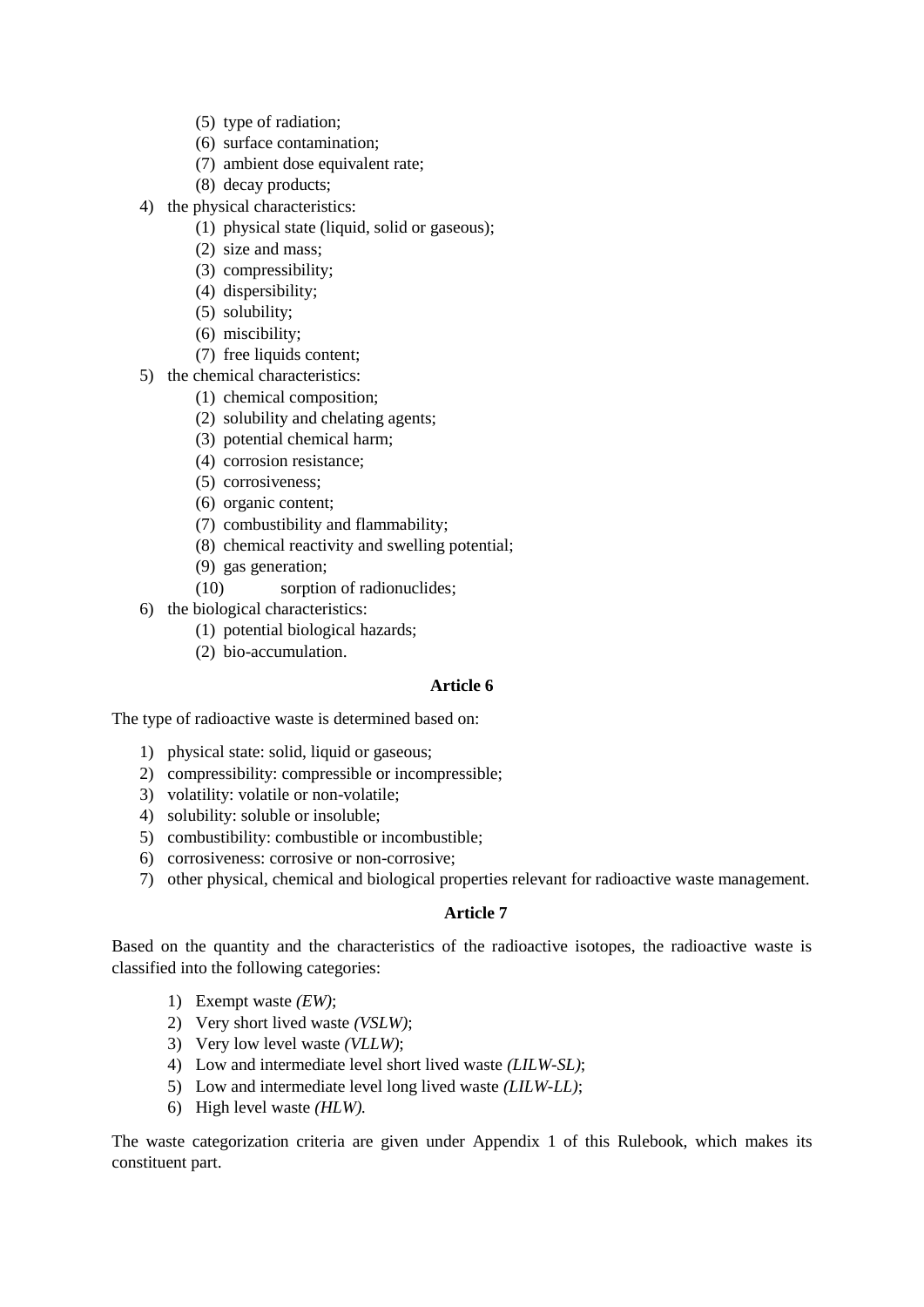### **Article 8**

The generator shall declare all radioactive waste not intended for further use, a disused source to be handed over to a central storage, and spent nuclear fuel not deemed as usable resource as radioactive waste.

The declaration under paragraph 1 shall contain in particular:

- 1) the unique code of the container containing packed radioactive waste:
- 2) the date of radioactive waste packing;
- 3) the origin;
- 4) the mass and the volume of the radioactive waste;
- 5) the radioactive waste category;
- 6) the type of radioactive waste;
- 7) the list of radionuclides contained in the material;
- 8) the presence of nuclear materials subject to notification;
- 9) the maximum value of ambient dose equivalent rate measured on the container surface;
- 10) the photograph of the radioactive waste;
- 11) any special notes on the radioactive waste properties such as the properties of another hazardous substance, likelihood of sustaining injuries during handling, etc.;
- 12) the name and the signature of the responsible person.

The generator shall submit the declaration under paragraph 1 of this Article to the operator during the radioactive waste handover.

The structure and the contents of the Declaration of the radioactive material or spent nuclear fuel as radioactive waste is given in П25-01 form under Appendix 2 hereof, which makes its constituent part.

### **Article 9**

The generator and the operator shall manage the radioactive waste and spent nuclear fuel in accordance with this Rulebook, the Radioactive Waste Management Plan and the Spent Nuclear Fuel Management Plan.

The scope and the contents of the Radioactive Waste Management Plan and the Spent Nuclear Fuel Management Plan, which are prepared by the generator and the operator, are given under Appendices 3, 4 and 5 of this Rulebook, which makes its constituent part.

The Radioactive Waste Management Plan by the operator pertains to the secondary radioactive waste.

The Radioactive Waste Management Plan and the Spent Nuclear Fuel Management Plan shall be reviewed at least once every five years.

The Directorate may require the generator and the operator to conduct an extraordinary review of the Radioactive Waste Management Plan and the Spent Nuclear Fuel Management Plan.

### **Article 10**

The generator shall bear full substantive responsibility for the generated radioactive waste and spent nuclear fuel until their handing over to the operator.

The operator shall bear full substantive responsibility for the radioactive waste and spent nuclear fuel taken from the generator.

The responsibility over radioactive waste and spent nuclear fuel management cannot be delegated to another legal entity, except in the instances and manner provided by the Law.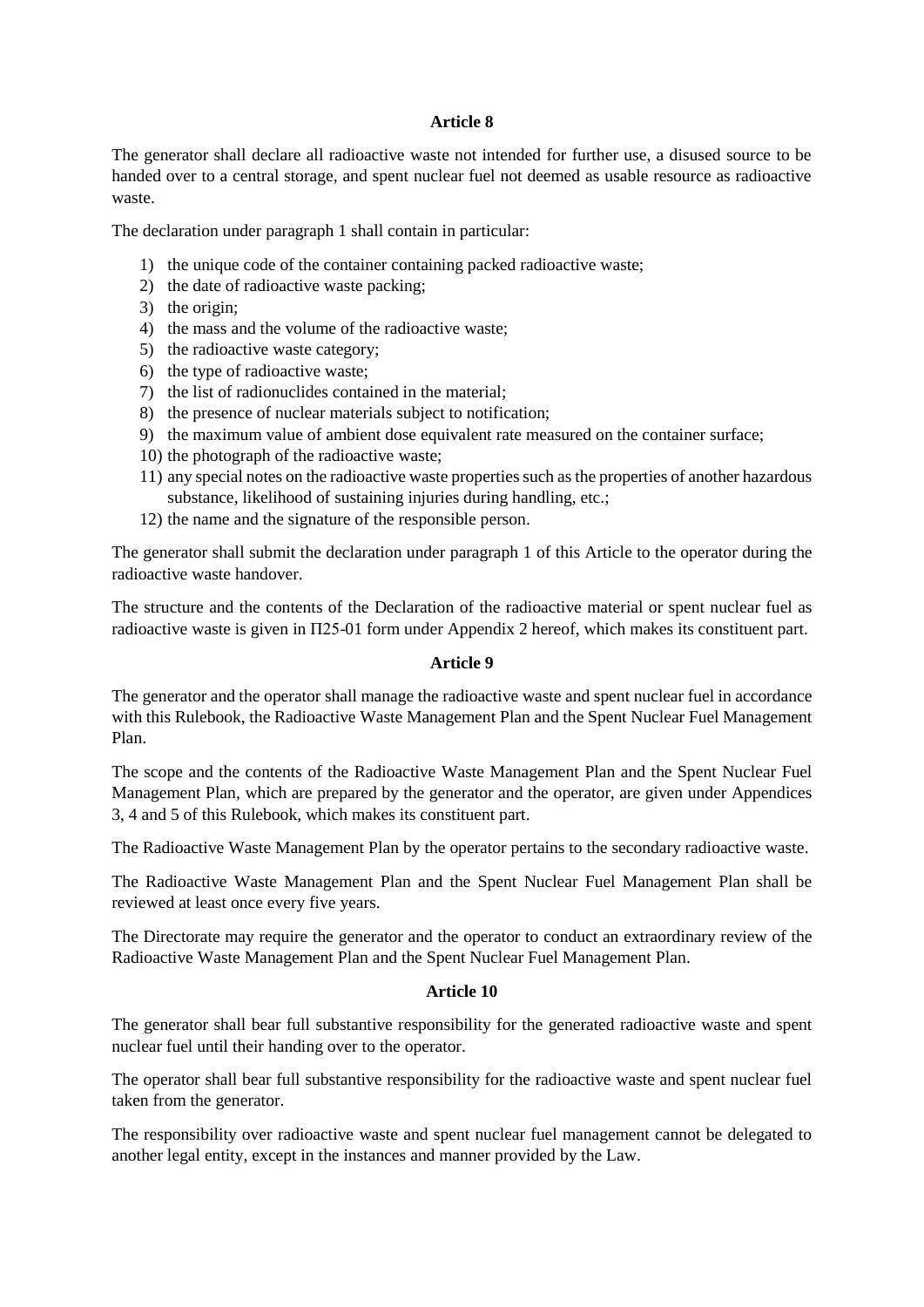The generator shall keep radioactive waste generation as low as reasonably achievable in terms of the activity, chemical properties and the volume.

The generator and the operator shall implement the radiation and nuclear security measures for the material and the facility.

The generator and the operator shall immediately inform the Directorate in case of loss, theft, considerable dispersion or spill, unauthorized use or discharge into the environment of the radioactive waste and spent nuclear fuel.

### **Article 11**

The generator shall emplace all radioactive waste into the containers meeting the radioactive waste acceptance criteria of the radioactive waste processing or storage facility.

Where the dimensions of the radioactive waste are larger than the container dimensions prescribed by the operator's radioactive waste acceptance requirements, the generator shall emplace the radioactive waste in accordance with the special instructions from the operator.

The operator shall, at the request and the cost of the generator, provide the generator of the radioactive waste, with the standard radioactive waste containers and the instructions for its collecting, sorting, marking, retaining and preparing for radioactive waste transport.

The generator shall enter into contract with the operator on taking the radioactive waste until the handover of the radioactive waste to the operator.

# **Article 12**

The generator shall emplace all spent nuclear fuel into the containers specially designed and certified in accordance with the international standards.

The operator shall, at the request and cost of the generator provide the generator with the containers for spent nuclear fuel.

### **Article 13**

The container holding radioactive waste and spent nuclear fuel shall bear a standard radioactivity symbol and the identification.

The symbol and the identification under paragraph 1 of this Article shall be placed in manner that makes them readily apparent and legible.

The symbol and the identification under paragraph 1 of this Article shall be durable and resistant to any physical and chemical impact, and contain relevant information ensuring the traceability of the data in accordance with the data contained in the radioactive waste records.

The symbol and the identification under paragraph 1 of this Article shall be removed from the container once it has been emptied and decontaminated.

### **Article 14**

The identification marking on the radioactive waste container shall include the following data:

- 1) the unique code;
- 2) the UN number;
- 3) the name of the radioactive waste generator;
- 4) the mass of radioactive waste package;
- 5) the radioactive waste category;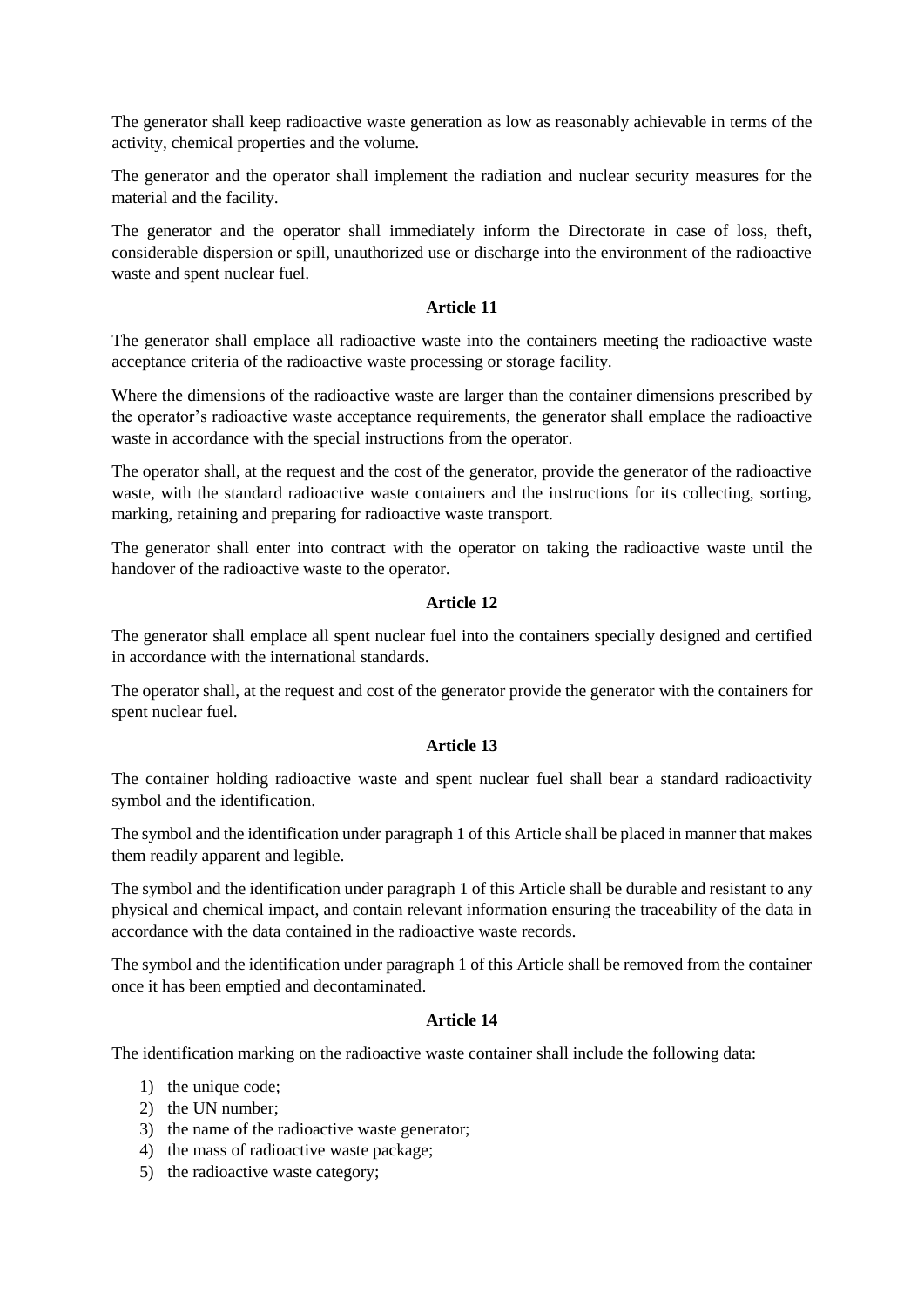- 6) the type of radioactive waste;
- 7) the inventory of radionuclides contained in the material;
- 8) the nuclear material subject to notification;
- 9) the date of radioactive waste emplacement;
- 10) maximum ambient dose equivalent rate measured on the container surface;
- 11) the value of surface contamination;
- 12) the date of ambient dose equivalent rate measurement and surface contamination check;
- 13) the signature of a person performing the measurement of ambient dose equivalent and surface contamination check.

The appearance of the identification under paragraph 1 of this Article is given under П25-02 form under Appendix 6 of this Rulebook, which makes its constituent part.

#### **Article 15**

The identification of the spent nuclear fuel container shall contain in particular:

- 1) the unique code;
- 2) the UN number;
- 3) the name of the spent nuclear fuel generator;
- 4) the mass of package;
- 5) the inventory of radionuclides contained in the material;
- 6) the date of packing;
- 7) the maximum ambient dose equivalent rate measured on the container surface;
- 8) the value of surface contamination;
- 9) the date of ambient dose equivalent rate measurement and surface contamination check;
- 10) the signature of a person performing the measurement of ambient dose equivalent rate and surface contamination check.

### **Article 16**

In the course of radioactive waste collection, the generator shall perform its segregation according to the manner and the place of radioactive waste generation, and the type and category of radioactive waste.

### **Article 17**

Very low level solid radioactive waste shall be collected into the packing or containers or emplaced in the location with the proper engineering barriers serving to prevent, reduce and delay radionuclide migration into the surrounding biosphere, and ensure the fulfilment of the radiation and nuclear safety and security measures.

The radioactive waste under paragraph 1 of this Article may be retained in the place of its generation if protected from the external impact, or any other location under the conditions established by the Directorate until the provision of conditions for its disposal.

# **Article 18**

Low and intermediate level solid radioactive waste shall be collected into polyethylene packaging or packaging made of other suitable material and emplaced into the containers fulfilling the acceptance criteria of the waste processing or a storage facility.

The radioactive waste under paragraph 1 of this Article that, due to its mass, shape, dimensions or dose rate cannot be emplaced into a container fulfilling the waste acceptance criteria, shall be retained in separate premises fulfilling the requirements of radiation safety and security until the provision of the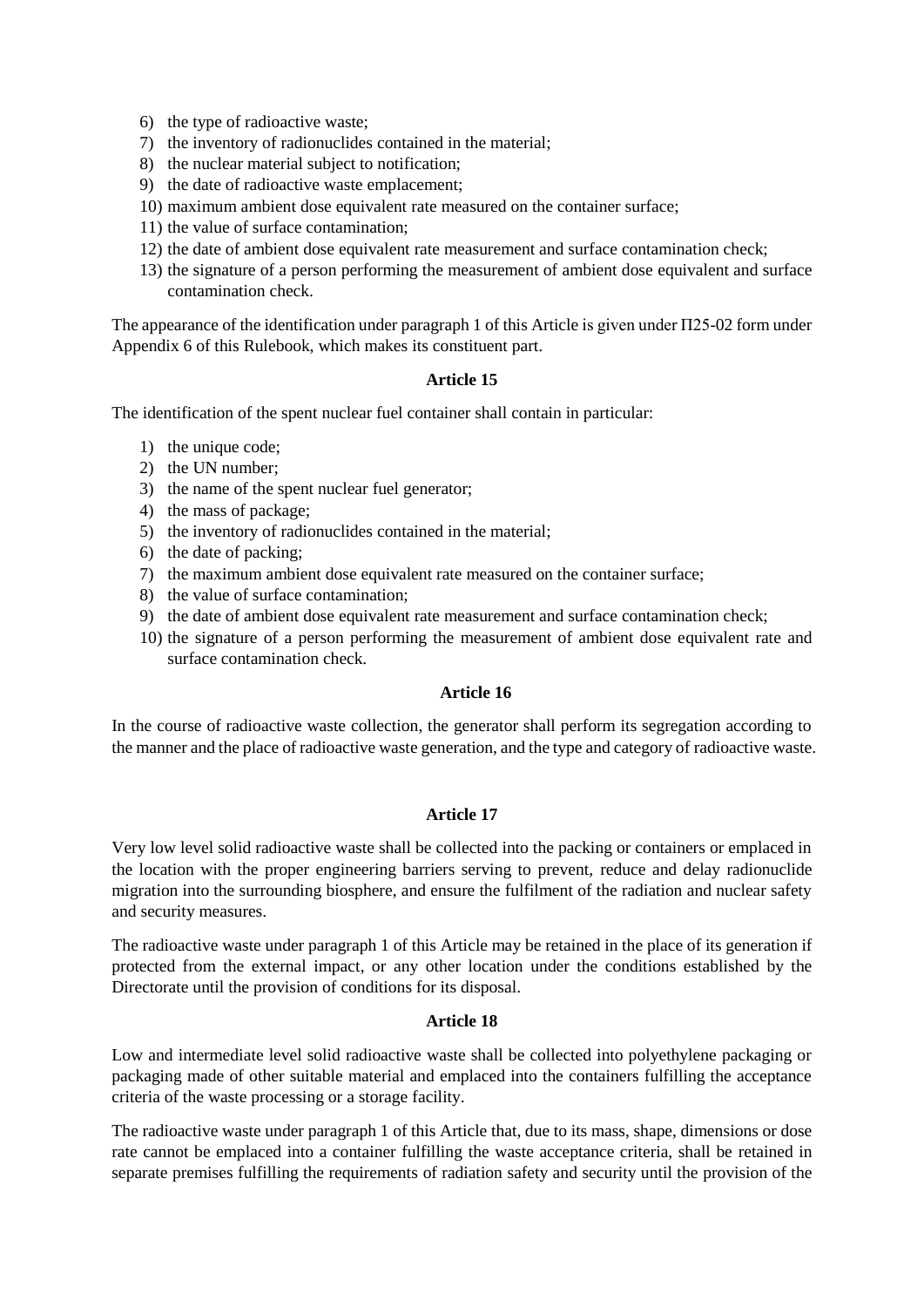conditions for its safe and secure transport to the radioactive waste processing facility, but not longer than three months.

The radioactive waste under paragraph 1 of this Article which contains alpha emitters shall be collected into a polyethylene bag, or a bag of any other suitable material which is emplaced into a metal container containing sorbents of the appropriate radioactive isotopes.

The radioactive waste under paragraph 1 of this Article which contains biological material, prior to processing, shall be emplaced in a polyethylene bag or a bag of any other suitable material or immersed into formalin, under the condition that the time of its retention in bags cannot be longer than three days after which period it must be processed.

The radioactive waste under paragraph 1 that contains syringes or any other sharp objects, glass or plastic susceptible to breaking during handling or transport shall be collected into specially marked puncture resistant containers.

### **Article 19**

Low and intermediate level short-lived liquid radioactive waste, the generation of which is not continuous, shall be collected in portable vessels with polyethylene lids or lids of any other suitable material which is resistant to breakage and chemical agents.

The volume of the vessel under paragraph 1 of this Article cannot be above 100 litres.

The vessel under paragraph 1 of this Article, the volume of which is above 25 litres, has to have handles facilitating its carrying and handling.

The vessel under paragraph 1 of this Article has to be sealed, marked and emplaced into a suitable secondary container whose volume can accommodate the entire volume of the liquid radioactive waste.

### **Article 20**

Low and intermediate level long-lived and high level liquid radioactive waste generated in the laboratories and experimental facilities whose volume is lower than 100 litres per day, shall be collected into containers with inner stainless steel vessel and a protective shield.

The container under paragraph 1 of this Article is hermetically sealed.

#### **Article 21**

High level radioactive waste and radioactive waste containing fissile material and spent nuclear fuel shall be collected in accordance with the special international recommendations and standards.

The container intended for high level radioactive waste has a cooling system and other characteristics prescribed by the international standards depending on the activity, chemical composition, the amount of material, and the time of radioactive waste retention.

### **Article 22**

Liquid radioactive waste generated continuously during operation, the amount of which per day is above 200 litres, in case of low and intermediate level short lived radioactive waste, and 100 litres, in case of low and intermediate level long lived radioactive waste and high level radioactive waste, shall be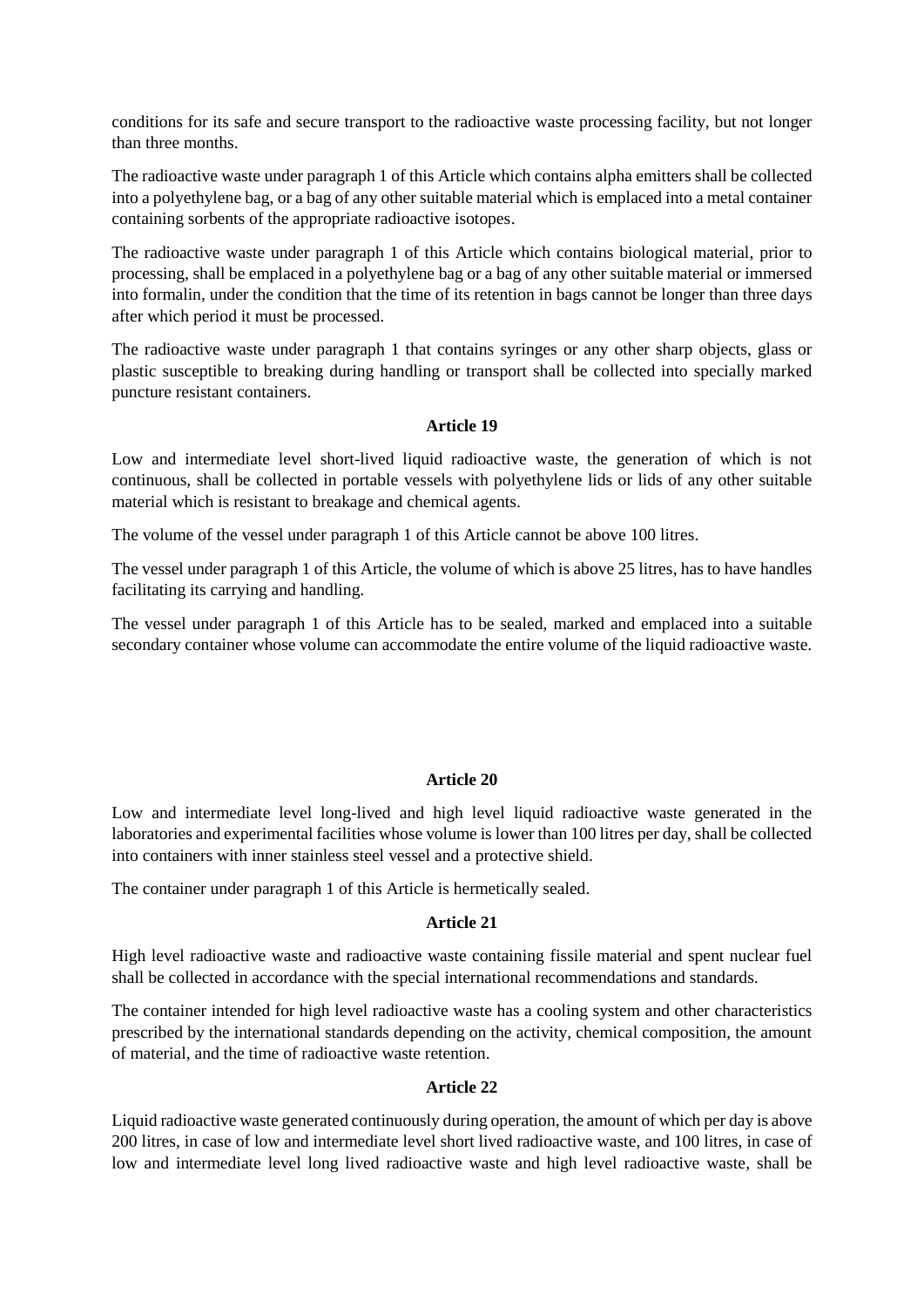transferred from the place of generation to the reception tank by means of a sealed and separate special sewer system.

The sewer system and reception tank under paragraph 1 of this Article are detached from the other sewer systems, bear a radioactivity symbol and kept accessible for inspection, control and maintenance.

The material used in the construction of the sewer system and the reception tank under paragraph 1 of this Article shall be commensurate with the properties of the liquid radioactive waste reaching or expected to reach such sewer system.

### **Article 23**

The generator shall retain radioactive waste in a temporary storage until its handover to the operator.

The radioactive waste under paragraph 1 of this Article, excluding very short lived, very low level and high level radioactive waste, shall be retained in a temporary storage until a sufficient amount suitable for transport has been accumulated and with due respect of radiation and nuclear safety and security measures, but not longer than six months.

Very short lived radioactive waste shall be retained in a temporary storage in its original protective container, a device in which it was incorporated or specially marked containers and vessels until the conditions for its release into the environment have been fulfilled.

The operator shall retain any unprocessed radioactive waste until a sufficient amount for its processing has been accumulated.

In the period of radioactive waste retention, the generator and the operator shall ensure proper radiation and nuclear safety and security measures and conduct radioactivity monitoring inside the premises and buildings where radioactive waste is retained, as well as in the vicinity of such premises and buildings.

The generator shall retain high level radioactive waste and spent nuclear fuel in a temporary storage which is a constituent part of the facility where it has been generated, in accordance with the international standards and ratified international conventions.

# **Article 24**

The temporary storage shall fulfil the following requirements:

- 1) the generator or the operator are the owners of the building or premises, or have a building or premises use agreement;
- 2) is supervised by the generator or the operator;
- 3) has ensured conditions in terms of radiation and nuclear safety and security;
- 4) its use is authorized within the scope of the authorization for a practise performance;
- 5) bears a readily apparent radioactivity symbol.

### **Article 25**

Radioactive waste processing shall be conducted in a manner that fulfils the requirements for reception of radioactive waste forms into a radioactive waste storage or disposal facility.

The hazardous characteristics of radioactive waste, in accordance with the provisions regulating the waste management, should be kept as low as reasonably achievable in each processing stage, taking into account the known and foreseeable requirements of the transport, storage or disposal of radioactive waste.

The stages in radioactive waste processing are:

1) pre-treatment;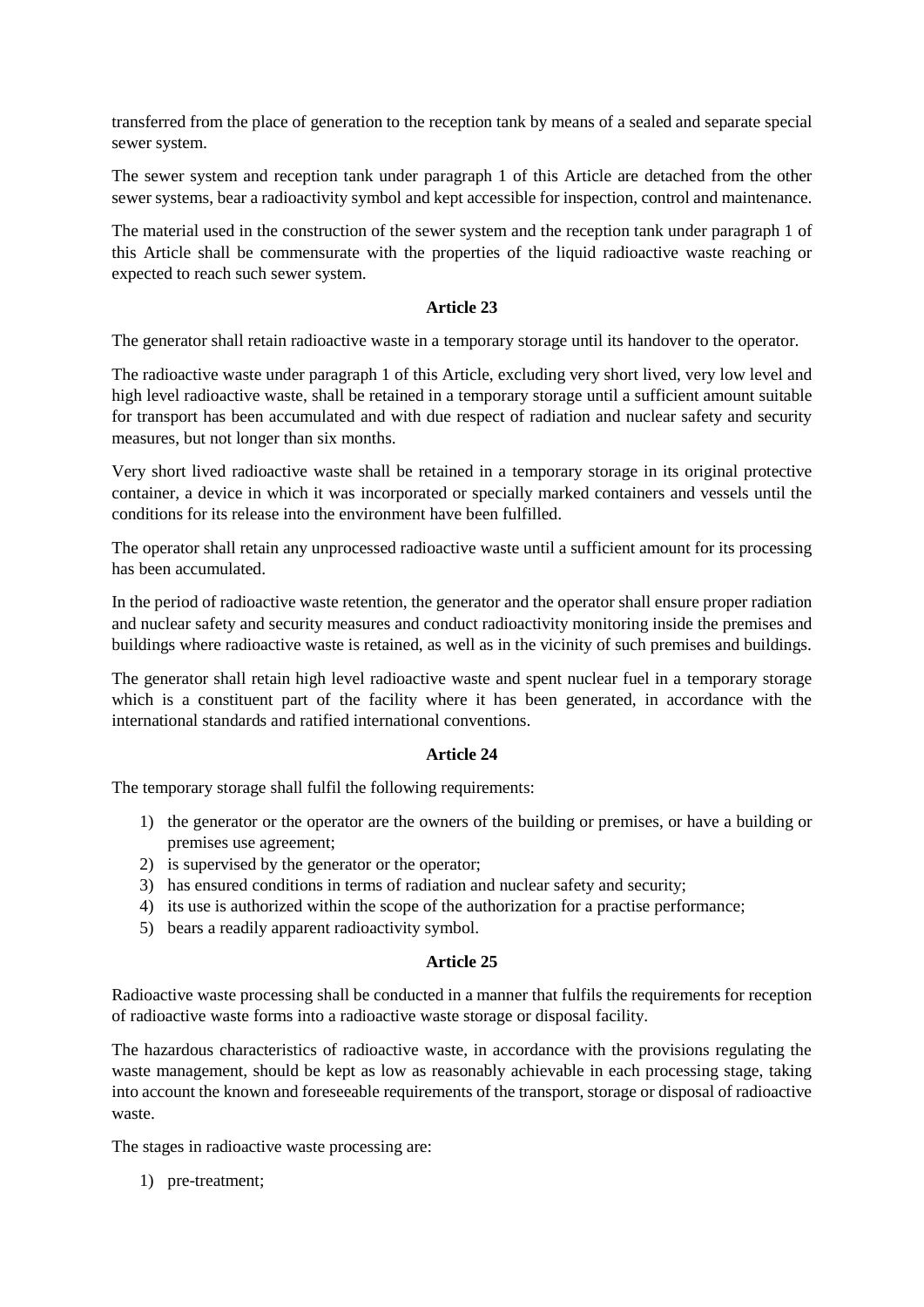- 2) treatment;
- 3) conditioning.

### **Article 26**

The pre-treatment comprises all procedures of pre-treating radioactive waste that facilitate the selection and the use of the proper technology for the treatment and conditioning.

The procedures in the pre-treatment are:

- 1) characterization;
- 2) segregation and sorting;
- 3) decontamination;
- 4) chemical adjustment

The segregation and sorting of radioactive waste includes:

- 1) separating of radioactive and non-radioactive material in order to reduce its volume;
- 2) grouping of radioactive material with similar or identical properties for simplified treatment, conditioning, storage or disposal;
- 3) dividing the material intended for re-use and recycling.

### **Article 27**

The treatment of radioactive waste comprises the procedures that enhance the safety and the economy of the radioactive waste management by changing the properties of the radioactive waste.

The treatment of radioactive waste shall include:

- 1) reducing its volume;
- 2) decontamination or separation of radionuclides;
- 3) changing physical or chemical properties.

### **Article 28**

The conditioning of radioactive waste comprises the procedures to achieve a waste form fulfilling the criteria for transport, storage and disposal.

The conditioning of radioactive waste includes:

- 1) its immobilization into a proper matrix or package;
- 2) emplacement of radioactive waste into containers;
- 3) providing an additional canister or an overpack.

#### **Article 29**

Radioactive waste shall be stored in the radioactive waste storage facilities until the conditions for its disposal have been ensured.

Radioactive waste shall be stored in the radioactive waste storage facilities which are specially designed and operate so as to ensure the optimal protection from the ionizing radiation to the exposed workers and the public, prevent unauthorized access, as well as ensure the isolation of the radioactive waste package from the environment and enable its taking out.

Radioactive waste shall be stored in accordance with the passive safety requirements prescribing that:

- 1) radioactive waste has been immobilised;
- 2) radioactive waste and container are physically and chemically stable;
- 3) removal of heat and prevention of criticality, if necessary, has been ensured;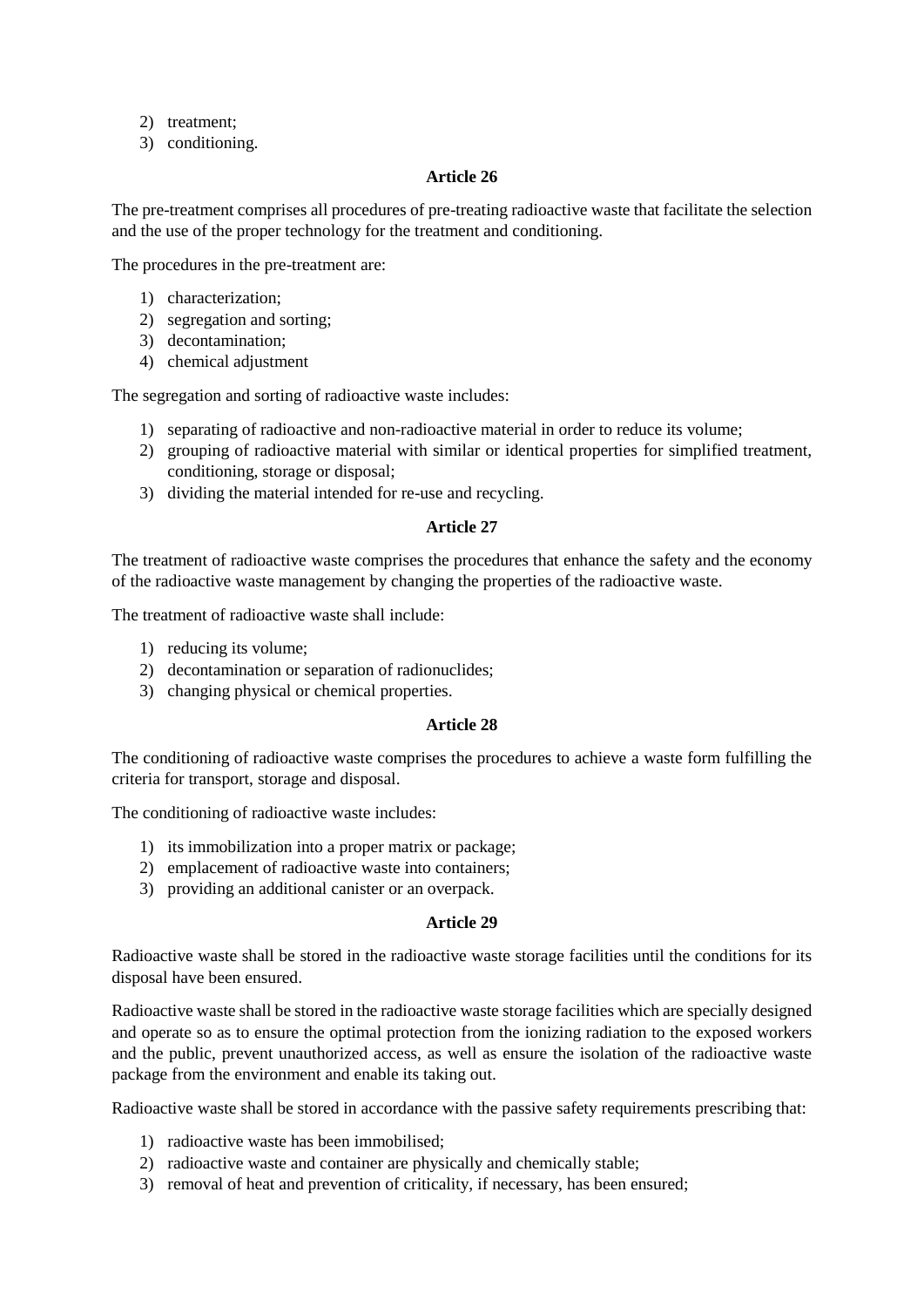- 4) the multibarrier approach has been in use;
- 5) radioactive waste package is resistant to external influences with negative impact on its properties relevant for safety;
- 6) the conditions in the storage facility have been optimized in relation to the lifecycle of the radioactive waste package;
- 7) the need for active safety systems ensuring safety is as low as reasonably achievable;
- 8) the need for maintenance systems ensuring safety is as low as reasonably achievable;
- 9) the need for human intervention ensuring safety is as low as reasonably achievable;
- 10) the storage facility is resistant to any foreseeable situations that can impact safety and security;
- 11) the storage facility is accessible for actions during an emergency event;
- 12) the need for urgent corrective measures in case of an emergency event is as low as reasonably achievable;
- 13) the radioactive waste package is available for examination and inspection oversight;
- 14) the radioactive waste package can be taken out for examination and additional processing;
- 15) the lifecycle of the storage facility is sufficiently long so as to provide for the storage prior to disposal;
- 16) the characteristics of radioactive waste package cannot affect adversely its future disposal.

### **Article 30**

The radioactive waste storage facility can accommodate only the radioactive waste packages that meet the acceptance criteria for the reception of radioactive waste into a storage.

The operator shall:

- 1) periodically check if the radioactive waste packages meet the storage requirements;
- 2) store the radioactive waste packages in a manner that allows for the implementation of the assumed international obligations arising from the ratified conventions and treaties governing the control of nuclear material.

#### **Article 31**

Radioactive waste, excluding very low level radioactive waste, shall be disposed of in a separate radioactive waste disposal facility that ensures the following:

- 1) containment of radioactive waste;
- 2) isolation of the radioactive waste from the accessible biosphere and a substantial reduction of the likelihood and all possible consequences of an inadvertent human intrusion into the waste;
- 3) inhibition, reduction and delay of the migration of radionuclides from the waste into the accessible biosphere;
- 4) that the amounts of radionuclides reaching the accessible biosphere due to any migration from the disposal facility are such that possible radiological consequences are acceptably low at all times;
- 5) prevention of criticality and removal of heat, if necessary.

The disposal facility can accommodate radioactive waste packages that fulfil the established acceptance criteria into the disposal facility.

Very low level waste can be disposed of as non-radioactive waste, recycled or re-used provided that such disposal, recycling or re-use leads to the elevation of the effective dose of exposure for a member of the public, which is lower than  $10 \mu Sv$  per year.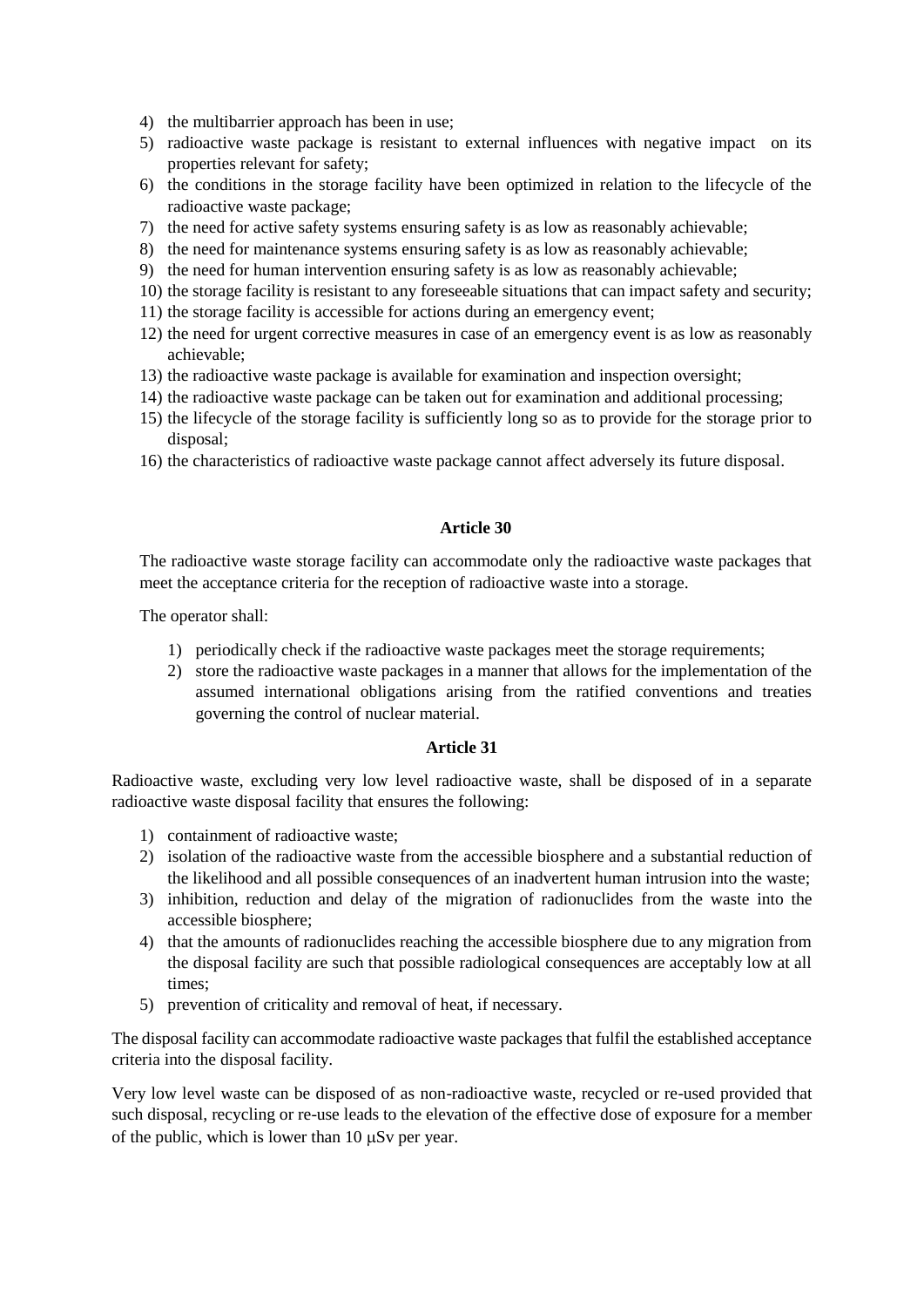The fulfilment of the requirements under paragraph 3 of this Article pertaining to the disposal as other waste, recycling or re-use shall be demonstrated in the process of obtaining the consent from the Directorate for the release from regulatory control.

# **Article 32**

The radioactive waste and spent nuclear fuel acceptance criteria for the emplacement in the radioactive waste and spent nuclear fuel management facilities are established in the Safety Analysis Report.

The operator is responsible to state the Acceptance Criteria in a separate document that is publically available.

The Acceptance Criteria serve to determine the restrictions for:

- 1) the radionuclide content and the specific activity;
- 2) the dose rate on the surface of a radioactive waste or a spent nuclear fuel package and the dose rate one meter from the package surface;
- 3) a specific surface contamination;
- 4) strength;
- 5) leakage;
- 6) corrosiveness;
- 7) chemical stability;
- 8) heat generation;
- 9) radiation resistance of the material;
- 10) combustibility;
- 11) gas generation and types of gas;
- 12) the presence of toxic substances;
- 13) the presence of organic substances that may affect biological degradation;
- 14) the presence of free radicals;
- 15) the presence of chelating and other agents;
- 16) explosiveness;
- 17) combustibility or flammability;
- 18) corrosion resistance;
- 19) nuclear criticality;
- 20) the adequacy of radioactive waste and spent nuclear fuel package markings;
- 21) the adequacy of containers and radioactive waste and spent nuclear fuel packing methods;
- 22) any other criteria relevant for safety.

# **Article 33**

The generator shall maintain the records of the radioactive waste and spent nuclear fuel which is generated, placed in a temporary storage or handed over to the central storage, as well as of the radioactive waste released from the regulatory control.

The records under paragraph 1 shall be maintained for every package, and shall include the following data:

- 1) the unique code of a radioactive waste or a nuclear fuel package;
- 2) UN number;
- 3) the origin of the radioactive waste and spent nuclear fuel;
- 4) the radioactive waste category and class or the type of fuel;
- 5) the date, place and manner of generation;
- 6) the number of items in case of collective radioactive waste and spent nuclear fuel packages;
- 7) the volume and mass;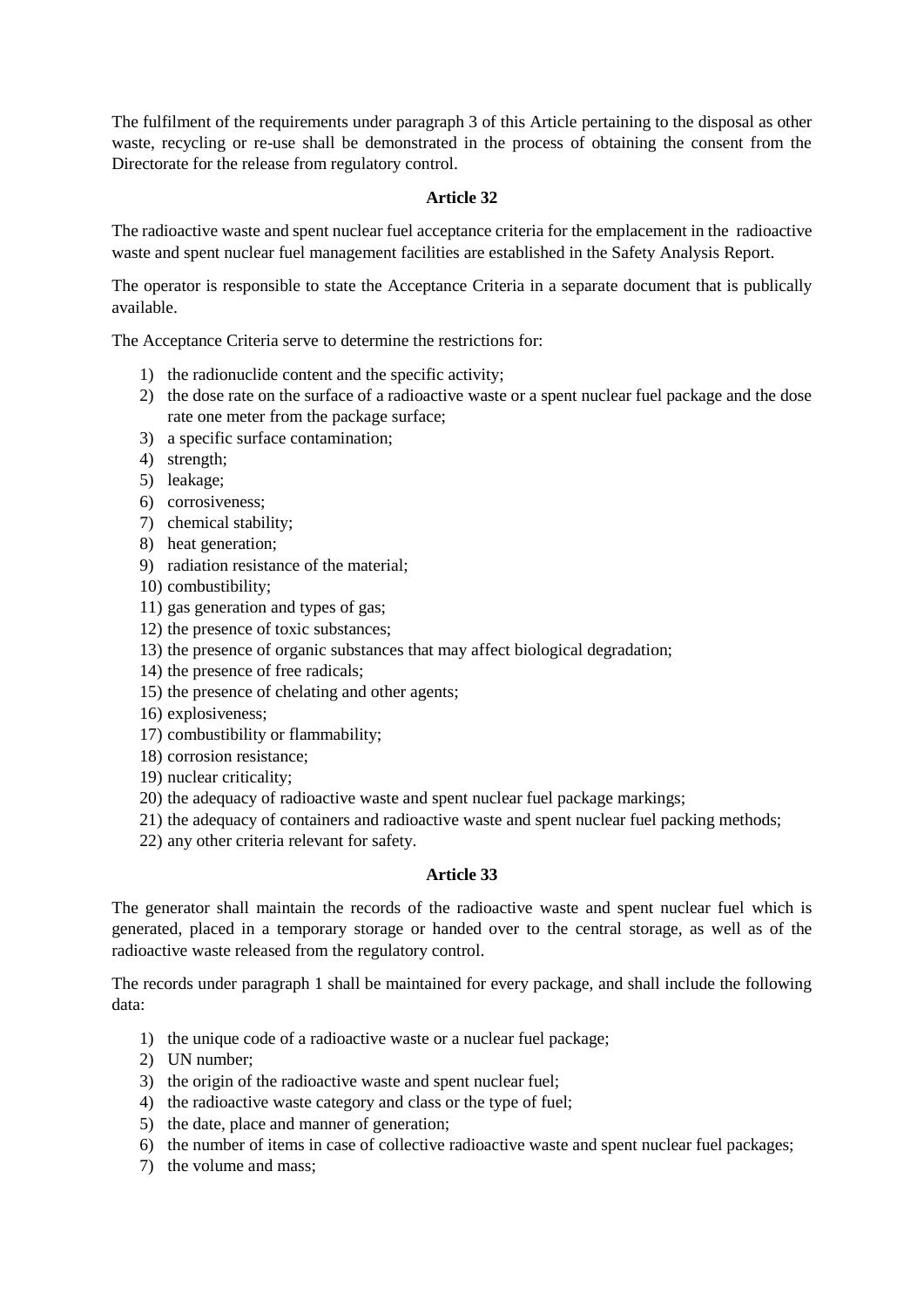- 8) the total specific activity and/or the activity and the date of the measurement or the evaluation, as well as the content of radionuclides whose activity exceeds 1% of the total activity;
- 9) the ambient dose equivalent rate on the radioactive waste and spent nuclear fuel package surface;
- 10) the place and the manner of retention;
- 11) the date of handing over into the central storage or the release of the radioactive waste from the regulatory control.

The operator shall maintain the records on the received, processed, stored and disposed radioactive waste and spent nuclear fuel.

The records under paragraph 3 shall be maintained for every package, and shall include the following data:

- 1) the unique code;
- 2) the UN number;
- 3) the origin;
- 4) the radioactive waste category and class or the type of fuel;
- 5) the date, place and manner of generation;
- 6) the number of items in case of collective packages;
- 7) the volume and the mass;
- 8) the total specific activity and/or the activity and the date of the measurement or the evaluation, as well as the content of radionuclides whose activity exceeds 1% of the total activity;
- 9) the ambient dose equivalent rate on the radioactive waste and spent nuclear fuel package surface;
- 10) the date of reception for processing, storage or disposal;
- 11) the manner of processing and treatment;
- 12) the location of the radioactive waste or spent nuclear fuel or the date of release of the radioactive waste from the regulatory control.

### **Article 34**

The generator and the operator shall compile the inventory of the radioactive waste and spent nuclear fuel every year prior to 31 December of the current year.

The report on the inventory for the previous year shall be delivered to the Directorate prior to 01 March of the following year the latest.

The report shall include the information on the changes related to:

- 1) radioactive waste and spent nuclear fuel under regulatory control;
- 2) radioactive waste released from the regulatory control and discharged into the environment;
- 3) radioactive waste discharged into the environment as an authorized effluent release;
- 4) radioactive waste and spent nuclear fuel handed over into the central storage;
- 5) processed, stored or disposed radioactive waste;
- 6) exported radioactive waste and spent nuclear fuel.

In addition to the report under paragraph 2 of this Article, the generator and the operator shall deliver to the Directorate the reports on the radioactive waste inventory in accordance with the issued authorization or a special request.

### **Article 35**

The generator shall retain the documentation and the records on:

1) the radioactive waste and spent nuclear fuel retained in the storage, for at least two (2) years following the end of their retention period;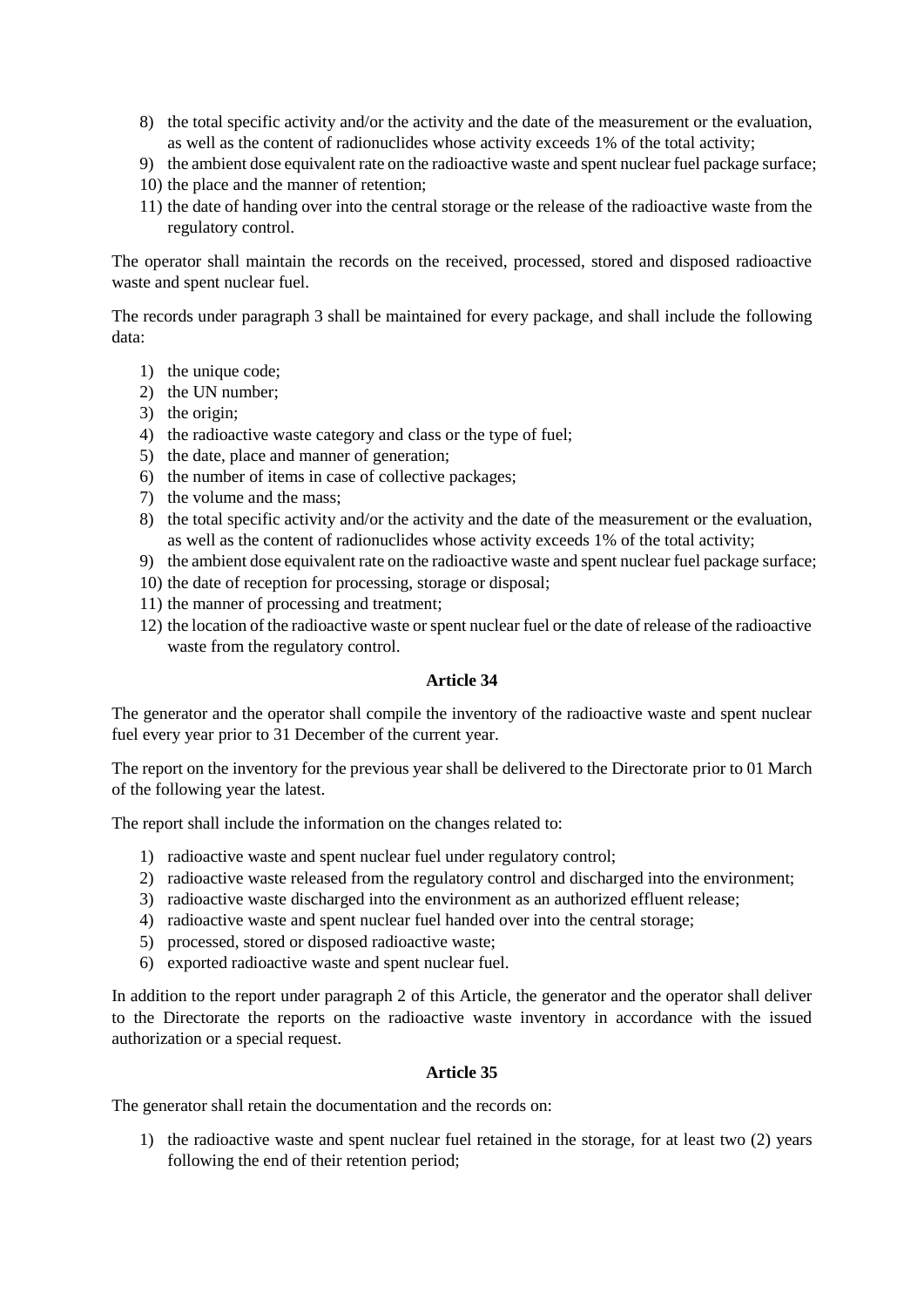- 2) the radioactive waste and spent nuclear fuel handed over to the operator, for at least five (5) years following the handover;
- 3) the radioactive waste released from the regulatory control and discharged into the environment, for at least ten (10) years following the discharge;
- 4) the radioactive waste discharged into the environment as an authorized effluent release, for at least ten (10) years following the discharge.

The operator shall retain the documentation and the records on:

- 1) the radioactive waste and spent nuclear fuel retained in the temporary storage, for at least two (2) years following the end of their retention period;
- 2) the radioactive waste released from the regulatory control and discharged into the environment, for at least ten (10) years following the discharge;
- 3) the radioactive waste discharged into the environment as an authorized effluent release, for at least ten (10) years following the discharge;
- 4) the processed radioactive waste, for at least twenty (20) years following its emplacement into the storage;
- 5) the stored radioactive waste and spent nuclear fuel, for at least twenty (20) years following the emplacement into the disposal facility;
- 6) the disposed radioactive waste and spent nuclear fuel, permanently;
- 7) the stolen or exported radioactive waste and spent nuclear fuel, permanently.

### **Article 36**

On the day of the entry into force of this Rulebook, the Rulebook on Radioactive Waste Management ("Official Gazette of RS", No. 60/11) and Articles 19 and 20 of the Rulebook on the Records of Radiation Sources, Professionally Exposed Persons, Patients Exposure to Ionizing Radiation and Radioactive Waste ("Official Gazette RS", No. 97/11) shall cease to exist.

### **Article 37**

This Rulebook shall enter into force on the eighth day of its publication in the ""Official Gazette of the Republic of Serbia".

Belgrade, 14 December 2021

Ref. No. 110-00-19/2021-02

### **THE BOARD OF THE DIRECTORATE**

**CHAIRPERSON**

**Maja Gojkovic,** *LLB*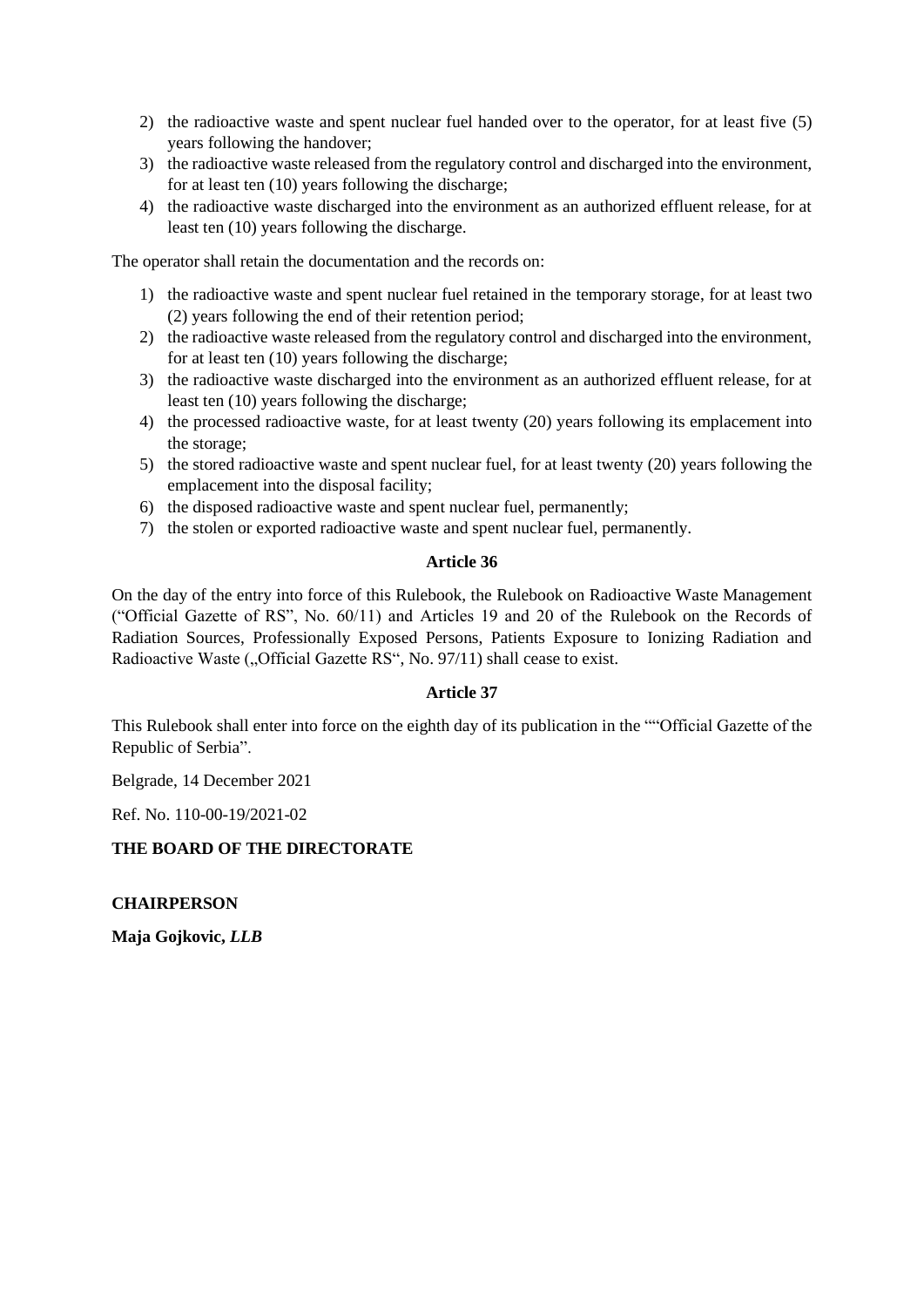| <b>Radioactive waste category</b>  | <b>Description</b>                                               |  |  |  |  |
|------------------------------------|------------------------------------------------------------------|--|--|--|--|
| Exempted waste (EW)                | Radioactive waste fulfilling the requirements for the            |  |  |  |  |
|                                    | exemption or release from the regulatory control.                |  |  |  |  |
|                                    | Radioactive waste containing radionuclides whose half-life is    |  |  |  |  |
| Very short lived waste (VSLW)      | equal to or shorter than 100 days.                               |  |  |  |  |
|                                    | Radioactive waste with specific or total activity which is up to |  |  |  |  |
|                                    | one order of magnitude above the exempt radioactive waste        |  |  |  |  |
| Very low level waste (VLLW)        | for volatile radionuclides or up to two orders of magnitude for  |  |  |  |  |
|                                    | other radionuclides.                                             |  |  |  |  |
|                                    | Radioactive waste containing radionuclides whose half-life is    |  |  |  |  |
|                                    | shorter than 30 years rounded to the first smaller digit         |  |  |  |  |
| Low and intermediate level waste – | representing an entire year whose activity concentration for     |  |  |  |  |
| short lived $(LILW - SL)$          | long lived radionuclides is lower than 4000 $Bq/g$ for a single  |  |  |  |  |
|                                    | package or 400 Bq/g for the total amount of radioactive waste.   |  |  |  |  |
|                                    | Radioactive waste containing radionuclides whose half-life is    |  |  |  |  |
|                                    | equal to or longer than 30 years rounded to the first smaller    |  |  |  |  |
| Low and intermediate level waste - | digit representing an entire year whose activity concentration   |  |  |  |  |
| long lived LILW - LL               | for long lived radionuclides is higher than 4000 Bq/g for a      |  |  |  |  |
|                                    | single package or $400 Bq/g$ for the total amount of radioactive |  |  |  |  |
|                                    | waste.                                                           |  |  |  |  |
|                                    | Radioactive waste containing radionuclides long lived            |  |  |  |  |
| High level waste (HLW)             | radionuclides whose activity concentration is higher than $104$  |  |  |  |  |
|                                    | $TBq/m^3$ .                                                      |  |  |  |  |

# **Radioactive waste categories with the description of distinctive features**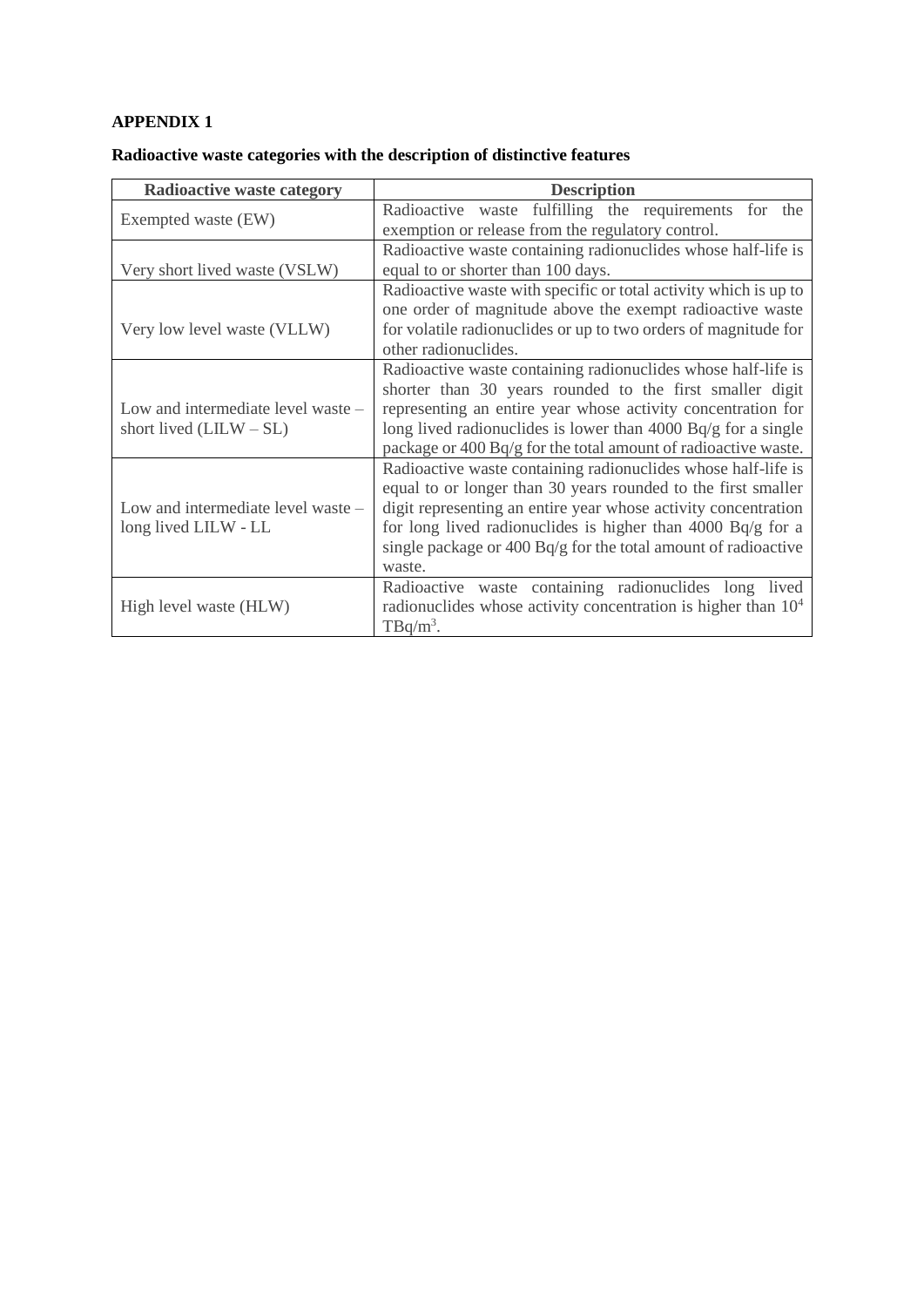# **Form П25-01**

# **Declaration of radioactive material or spent nuclear fuel for radioactive waste**

I Data on a legal entity/entrepreneur

| <b>Business</b>                                                               |  |           |                  | Registration number |        |  |
|-------------------------------------------------------------------------------|--|-----------|------------------|---------------------|--------|--|
| name                                                                          |  |           |                  | <b>TIN</b>          |        |  |
| Place                                                                         |  |           |                  | Municipality        |        |  |
| Address                                                                       |  |           |                  |                     |        |  |
| Postal code                                                                   |  | Telephone |                  |                     | e-mail |  |
| Radiation Protection Officer / Radiation<br><b>Protection Service Manager</b> |  |           |                  |                     |        |  |
| Name of practise                                                              |  |           |                  |                     |        |  |
| Authorization Ref. No                                                         |  |           | Date of issuance |                     |        |  |

### II Data on radioactive waste

| Unique code                |                                                                           |                       |  |  |
|----------------------------|---------------------------------------------------------------------------|-----------------------|--|--|
|                            | (provided by central storage operator)                                    |                       |  |  |
| UN number                  |                                                                           |                       |  |  |
| Date of emplacement        |                                                                           |                       |  |  |
| Origin                     |                                                                           |                       |  |  |
| Package mass [kg]          |                                                                           |                       |  |  |
| Package volume [1]         |                                                                           |                       |  |  |
| Radioactive waste category | $\Box$ very short lived (VSLW)                                            |                       |  |  |
|                            | $\Box$ very low level (VLLW)                                              |                       |  |  |
|                            | $\Box$ low and intermediate level short lived ( <i>LILW</i> – <i>SL</i> ) |                       |  |  |
|                            | $\Box$ low and intermediate level long lived ( $LILW - LL$ )              |                       |  |  |
|                            | $\Box$ high level (HLW)                                                   |                       |  |  |
| Radioactive waste class    | Physical state                                                            | $\Box$ solid          |  |  |
|                            |                                                                           | $\Box$ liquid         |  |  |
|                            |                                                                           | $\Box$ gaseous        |  |  |
|                            | Compressibility                                                           | $\Box$ compressible   |  |  |
|                            |                                                                           | $\Box$ incompressible |  |  |
|                            | Volatility                                                                | volatile              |  |  |
|                            |                                                                           | non-volatile          |  |  |
|                            | Solubility                                                                | $\Box$ soluble        |  |  |
|                            |                                                                           | $\Box$ insoluble      |  |  |
|                            | Combustibility                                                            | combustible           |  |  |
|                            |                                                                           | l incombustible       |  |  |
|                            | Corrosiveness                                                             | corrosive             |  |  |
|                            |                                                                           | $\Box$ non-corrosive  |  |  |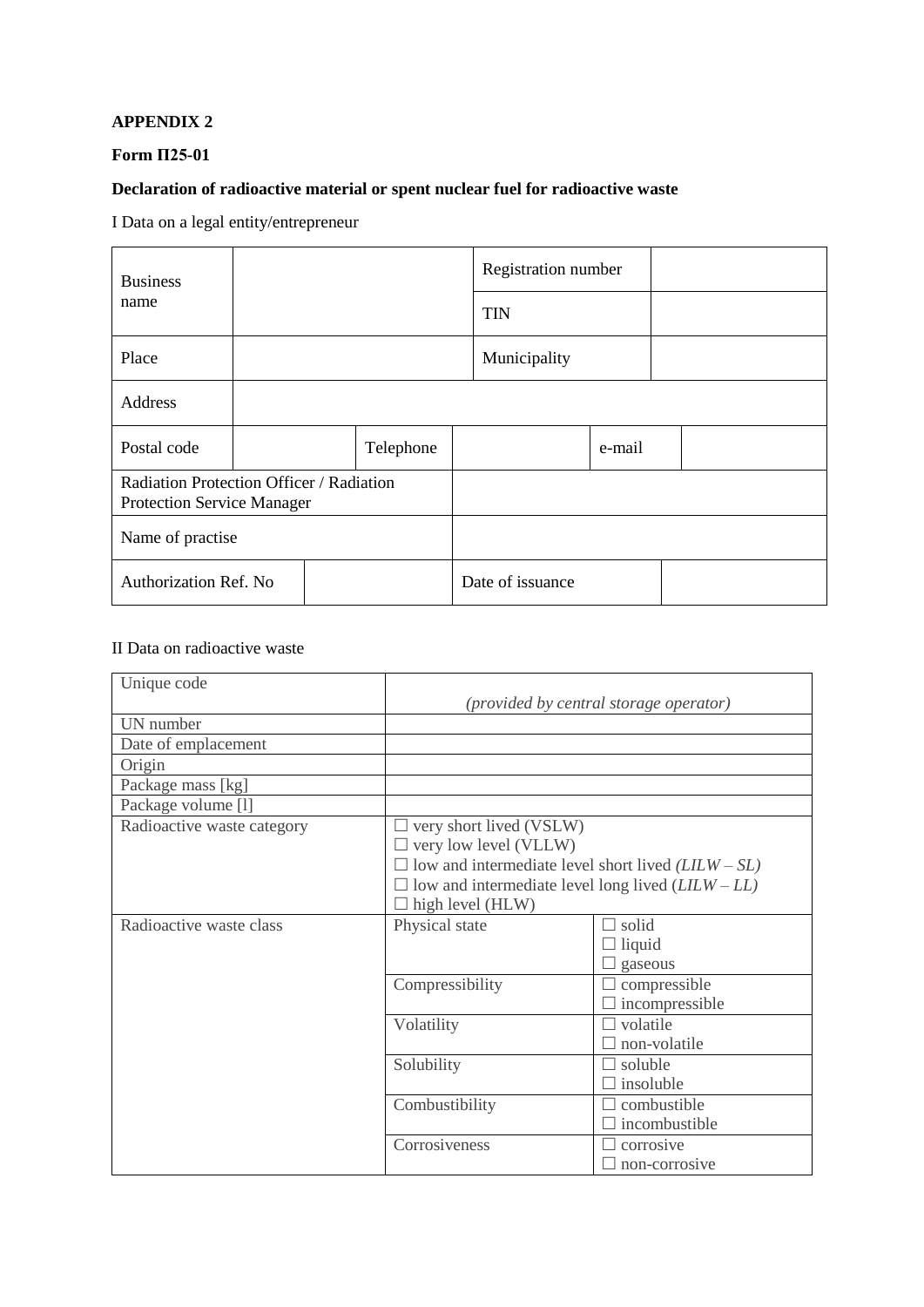|                                        | Other physical, chemical<br>and biological properties of<br>relevance (list) |
|----------------------------------------|------------------------------------------------------------------------------|
| Material radionuclide inventory        |                                                                              |
| Presence of nuclear material subject   |                                                                              |
| to notification                        |                                                                              |
| Maximum ambient dose equivalent        |                                                                              |
| rate measured on container surface     |                                                                              |
| Any special notes on radioactive       |                                                                              |
| waste properties such as properties of |                                                                              |
| other hazardous substances,            |                                                                              |
| possibility of injuries<br>during      |                                                                              |
| handling, etc.                         |                                                                              |

# III Photographs of radioactive waste

### IV Certification

We hereby confirm under full substantive and criminal liability the accuracy of the above stated information.

|                                                     | <b>Name</b> | <b>Date</b> | Signature |
|-----------------------------------------------------|-------------|-------------|-----------|
| Radiation Protection Officer / Radiation            |             |             |           |
| <b>Protection Service Manager</b>                   |             |             |           |
| Approved person with a legal<br>entity/entrepreneur |             |             |           |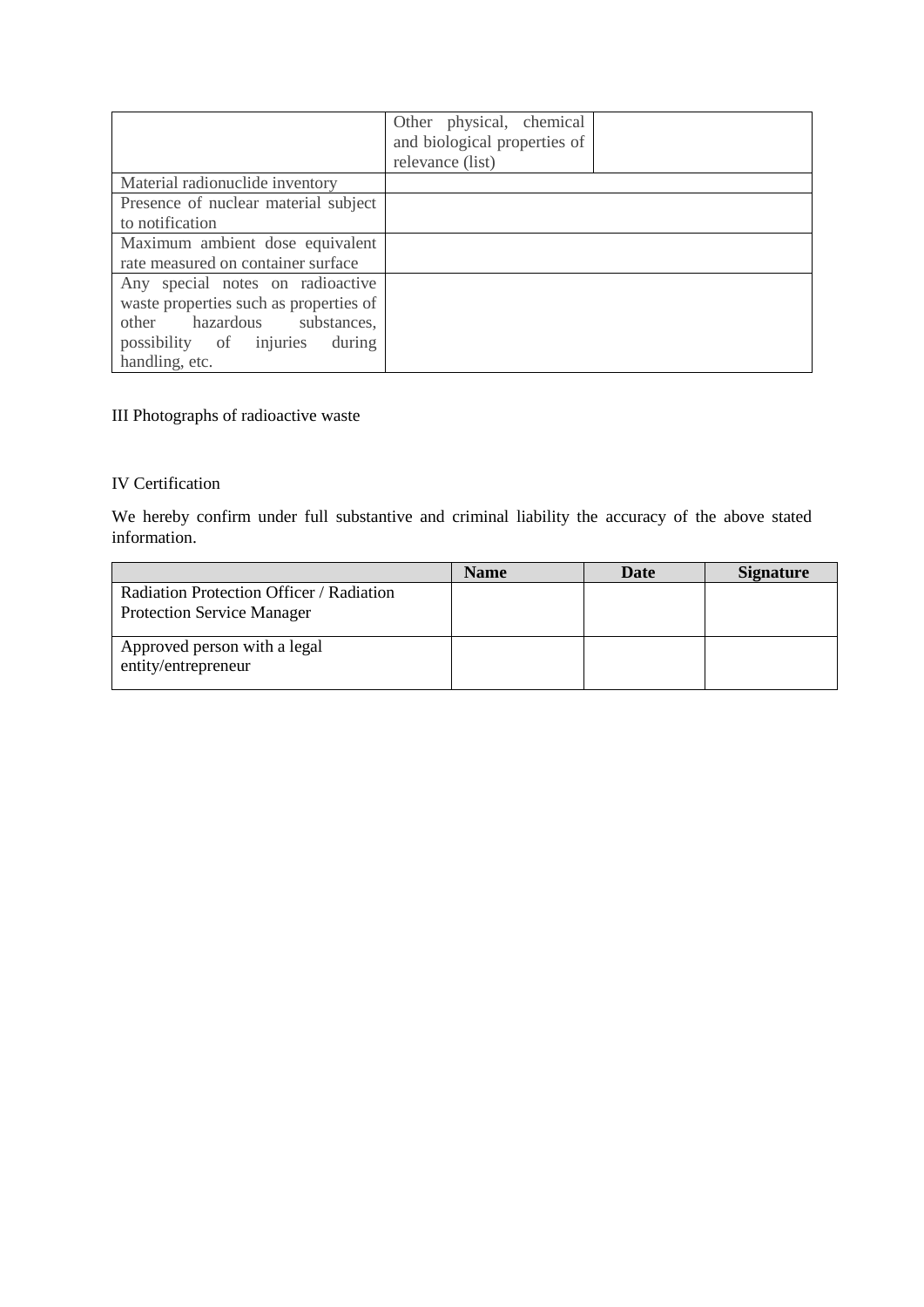**The scope and contents of the Radioactive Waste Management Plan by the generator**

### **THE RADIOACTIVE WASTE MANAGEMENT PLAN BY THE GENERATOR**

The document shall contain the following information:

- 1. Document name,
- 2. Review number
- 3. Names, signatures and dates of the persons compiling, reviewing and approving the document.

The document shall contain at least the following sections:

### **1. Introduction**

The purpose and the scope of the document, and the description of the practises generating radioactive waste.

### **2. Organizational structure for radioactive waste management**

The organization of procedures for radioactive waste management, maintaining records and reporting, the list of responsible persons and prerequisite education of the responsible persons and staff engaged in the radioactive waste management.

### **3. List of written procedures and other documents for radioactive waste management**

The decisions by the legal entity's management, regulations, standards, procedures and other documents.

### **4. Radioactive waste arisings, categories and assumed annual amounts of generated radioactive waste**

The description of procedures generating radioactive waste, categories and assumed amounts of generated radioactive waste.

### **5. The manner of radioactive waste management**

The list of stages and the description of the process of radioactive waste management.

### **6. Description, location and technical specification of temporary storage**

The description, dimensions and drawings of the temporary storage, the drawing of the location of access roads and construction properties.

### **7. Technical, organizational and other measures to reduce radioactive waste generation**

The technical, organizational and other measures which are implemented to reduce the amount of the radioactive waste generated during practise performance.

### **8. Requirements for radioactive waste handover to operator**

The data on the containers, transport organization and the contract with the operator.

### **9. Requirements for environmental discharges**

The verification of the fulfilment of the requirements for a discharge into the environment, the manner in which discharge is conducted, the procedure for obtaining the consent from the Directorate.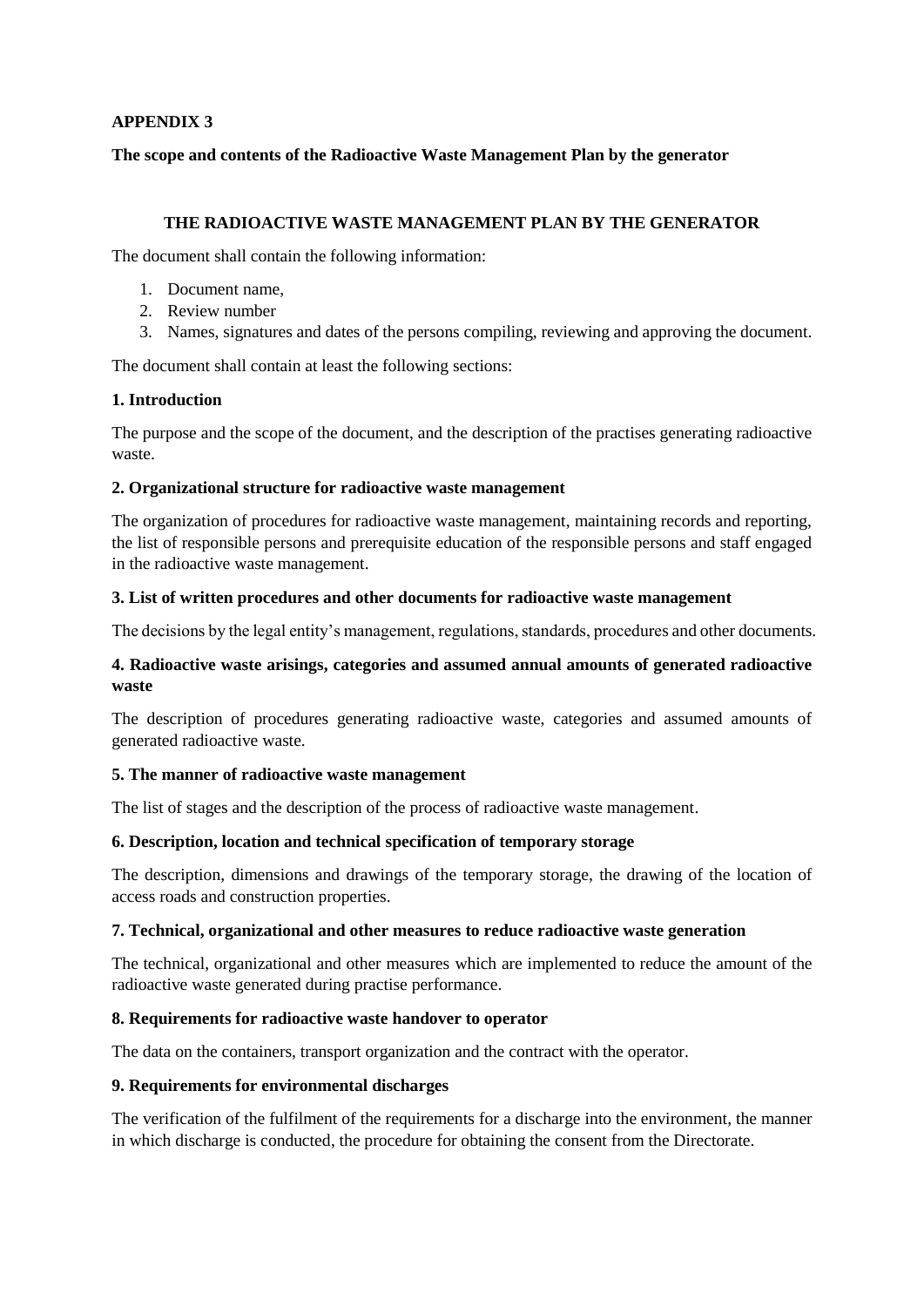# **10. The manner of maintaining records of generated radioactive waste or the one in the temporary storage**

The procedure of entering into the records, the manner of retaining data and ensuring log secrecy.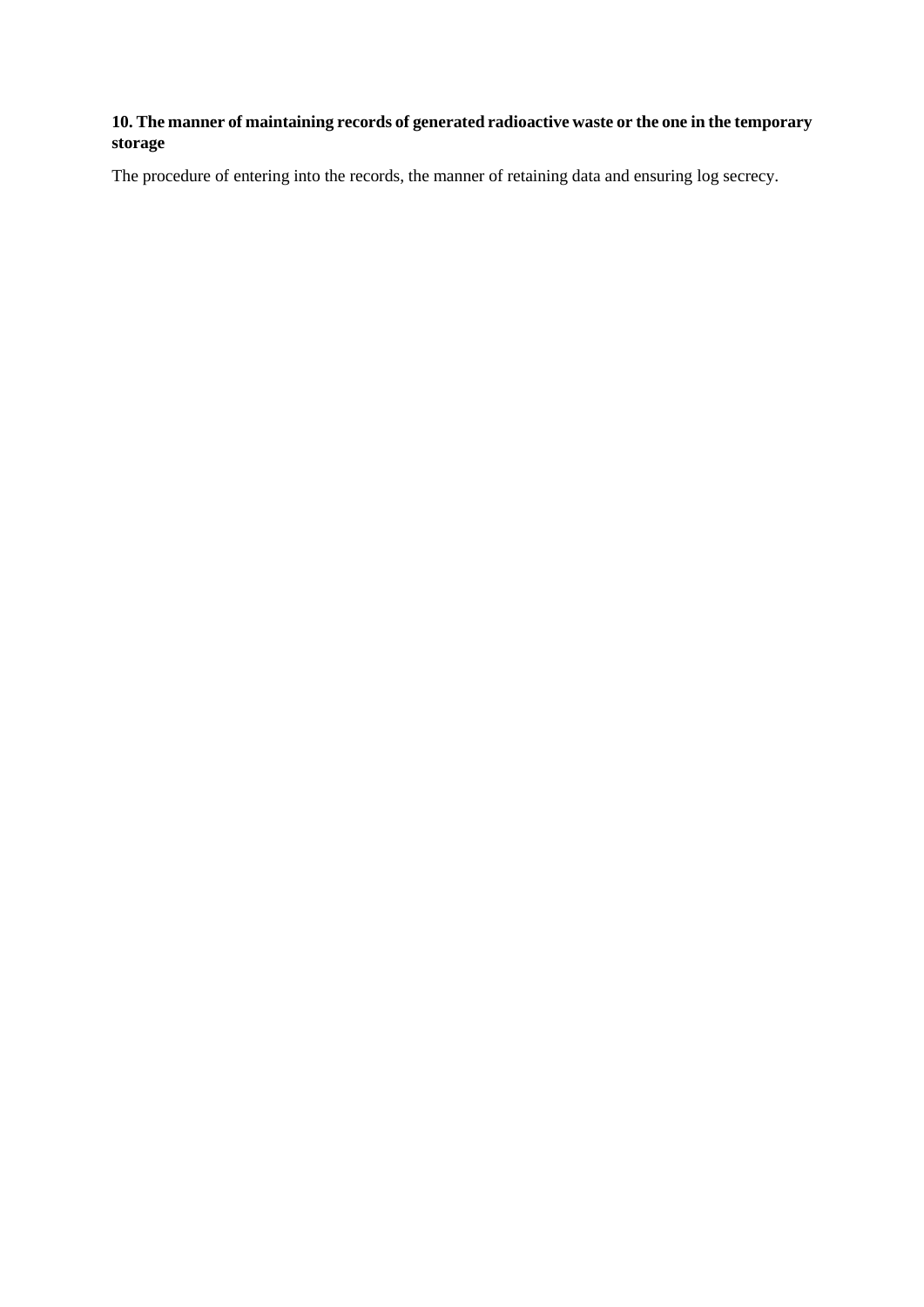**The scope and contents of the Radioactive Waste Management Plan by the operator**

### **THE RADIOACTIVE WASTE MANAGEMENT PLAN BY THE OPERATOR**

The document shall contain the following information:

- 1. Document name,
- 2. Review number
- 3. Names, signatures and dates of the persons compiling, reviewing and approving the document.

The document shall contain at least the following sections:

### **1. Introduction**

The purpose and the scope of the document, and the description of the operators practises.

### **2. Organizational structure for radioactive waste management**

The organization of procedures for secondary radioactive waste management, maintaining records and reporting.

### **3. List of written procedures and other documents for radioactive waste management**

The decisions by the legal entity's management, regulations, standards, procedures and other documents according to the quality management system.

### **4. Radioactive waste arisings, categories and assumed annual amounts of generated radioactive waste**

The description of procedures generating secondary radioactive waste, categories and assumed amounts of generated secondary radioactive waste.

### **5. The manner of radioactive waste management**

The list of stages and the description of the process of secondary radioactive waste management.

### **6. Description, location and technical specification of temporary storage**

The description, dimensions and drawings of the temporary storage, the drawing of the location of access roads and construction properties.

### **7. Technical, organizational and other measures to reduce radioactive waste generation**

The technical, organizational and other measures which are implemented to reduce the amount of the secondary radioactive waste generated during practise performance.

### **8. Requirements for environmental discharges**

The verification of the fulfilment of the requirements for a discharge into the environment, the manner in which discharge is conducted, the procedure for obtaining the consent from the Directorate.

# **9. The manner of maintaining records of generated radioactive waste or the one in the temporary storage**

The procedure of entering into the records, the manner of retaining data and ensuring log secrecy.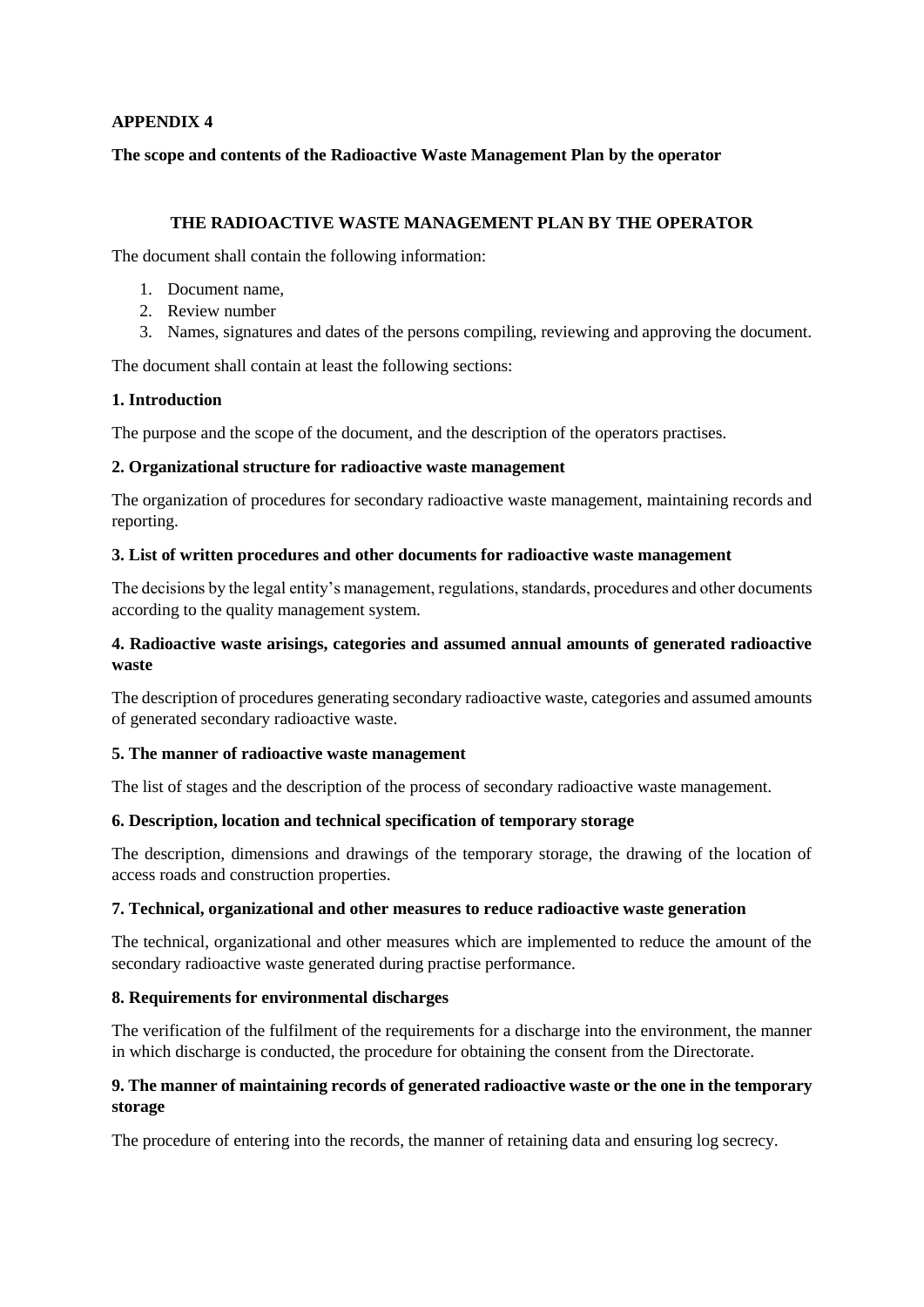**The scope and contents of the Spent Nuclear Fuel Management Plan by the operator**

### **THE SPENT NUCLEAR FUEL MANAGEMENT PLAN BY THE OPERATOR**

The document shall contain the following information:

- 1. Document name,
- 2. Review number
- 3. Names, signatures and dates of the persons compiling, reviewing and approving the document.

The document shall contain at least the following sections:

### **1. Introduction**

The scope and the contents of the document and the description of the practise generating spent nuclear fuel.

### **2. Organizational structure for spent nuclear fuel management**

The organization of procedures for spent nuclear fuel management, maintaining of the records and reporting, the list of responsible persons and prerequisite education of the responsible persons and staff engaged in the spent nuclear fuel management.

### **3. List of written procedures and other documents for spent nuclear fuel management**

The decisions by the legal entity's management, regulations, standards, written procedures and other documents.

### **4. The manner of spent nuclear fuel generation and assumed annual amounts**

The description of the process generating spent nuclear fuel and assumed amounts of generated spent nuclear fuel.

### **5. The manner of spent nuclear fuel management**

The description of the process of spent nuclear fuel management.

### **6. Description, location and technical specification of temporary storage**

The description, dimensions and the drawing of the temporary storage, the drawing of the location of access roads and construction features including the proof of the fulfilment of the conditions in accordance with the special regulations governing the facility construction.

### **7. The requirements for handover of spent nuclear fuel to operator**

The information on the containers, transport organization and the contract with the operator

### **8. The manner of maintaining records of generated spent nuclear fuel or the one emplaced in the temporary storage**

The procedure of entering into the records, the manner of retaining data and ensuring log secrecy.